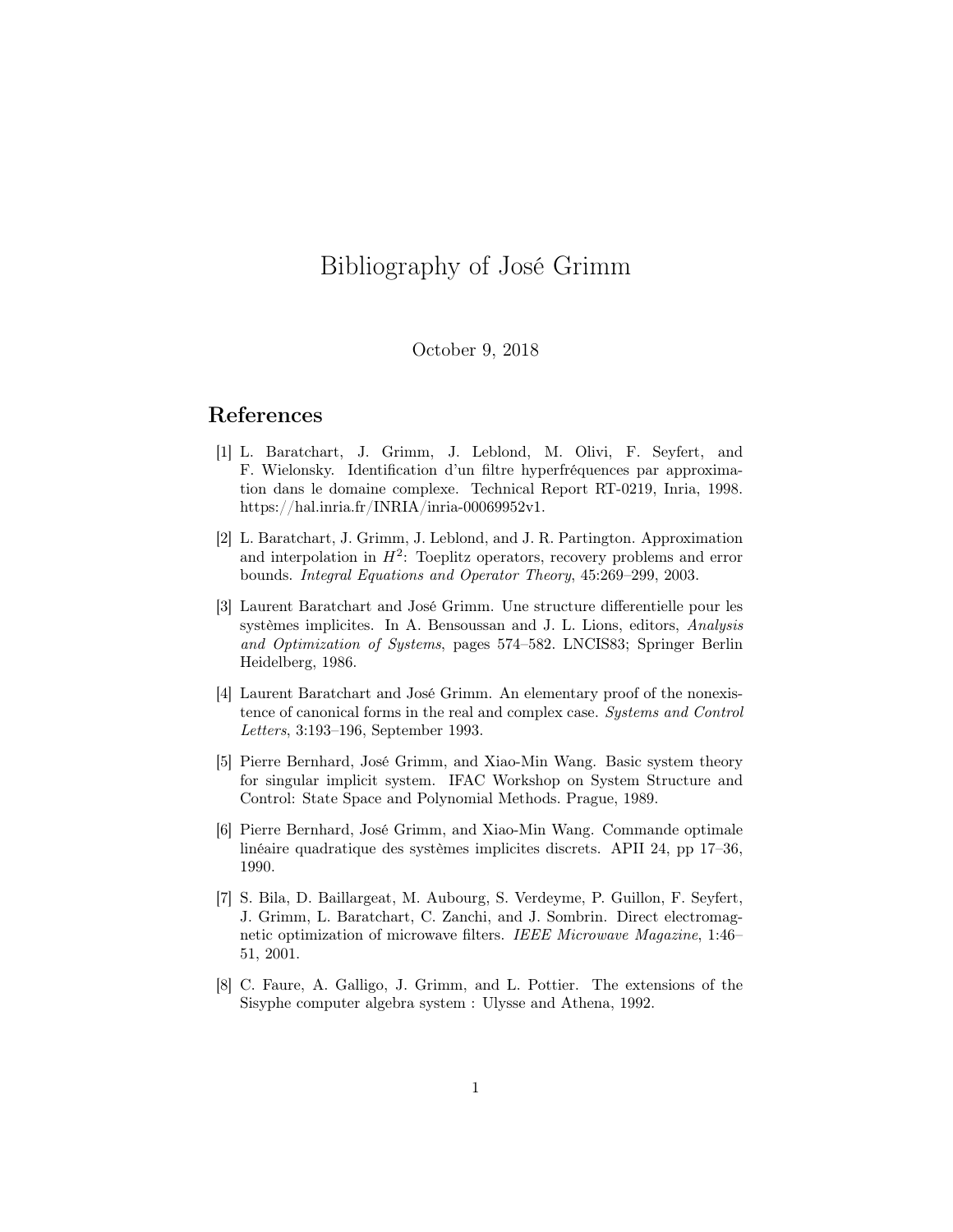- [9] J.-D. Fournier, J. Grimm, J. Leblond, and J. R. Partington, editors. Harmonic Analysis and Rational Approximation; Their Rôles in Signals, Control and Dynamical Systems, volume 327 of Lecture Notes in Control and Information Sciences. Springer Verlag, 2006.
- [10] J. Grimm, Loïc Pottier, and Nicole Rostaing-Schmidt. Optimal time and minimum space-time product for reversing a certain class of programs. Technical Report 2794, Inria, 1996. https://hal.inria.fr/INRIA/inria-00073896v1.
- [11] José Grimm. Application de la théorie des systèmes implicites à l'inversion des systèmes. In A. Bensoussan and J. L. Lions, editors, Analysis and Optimization of Systems, pages 142–156. LNCIS63 Springer Berlin Heidelberg, 1984.
- [12] José Grimm. Realization and canonicity for implicit systems. SIAM J. Control Optim., 26(6):1331–1347, October 1988.
- [13] José Grimm. L'arithmétique générique de Sisyphe. Rapport technique 136, INRIA, 1991. https://hal.inria.fr/INRIA/inria-00070032v1.
- [14] José Grimm. Implémentation en C de l'arithmétique de Sisyphe. Rapport technique 168, INRIA, 1994. https://hal.inria.fr/INRIA/inria-00070002v1.
- [15] José Grimm. Rational approximation of transfer functions in the hyperion software. Rapport de recherche 4002, INRIA, September 2000. https://hal.inria.fr/INRIA/inria-00072642v1.
- [16] José Grimm. Complexity Analysis of Automatic Differentiation in the Hyperion Software, pages 305–310. (Automatic Differentiation of Algorithms: From Simulation to Optimization, proceedings of AD 2000) Springer, 2002. https://doi.org/10.1007/978-1-4613-0075-5\_36.
- [17] José Grimm. Implementation of Bourbaki's Elements of Mathematics in Coq: Part One, Theory of Sets. Research Report RR-6999, INRIA, 2009. http://hal.inria.fr/inria-00408143/en/.
- [18] José Grimm. Implementation of Bourbaki's Elements of Mathematics in Coq: Part Two; Ordered Sets, Cardinals, Integers. Research Report RR-7150, INRIA, 2009. https://hal.inria.fr/INRIA/inria-00440786.
- [19] José Grimm. Implementation of three types of ordinals in Coq. Research Report RR-8407, Inria, 2013. https://hal.inria.fr/INRIA/hal-00911710v1.
- [20] José Grimm. Fibonacci numbers and the Stern-Brocot tree in Coq. Research Report RR-8654, Inria Sophia Antipolis, December 2014. https://hal.inria.fr/INRIA/hal-01093589v2.
- [21] José Grimm. Implementation of Bourbaki's Elements of Mathematics in Coq: Part Three Structures. Research Report RR-8997, Inria Sophia Antipolis, 2016. https://hal.inria.fr/INRIA/hal-01412037v1.